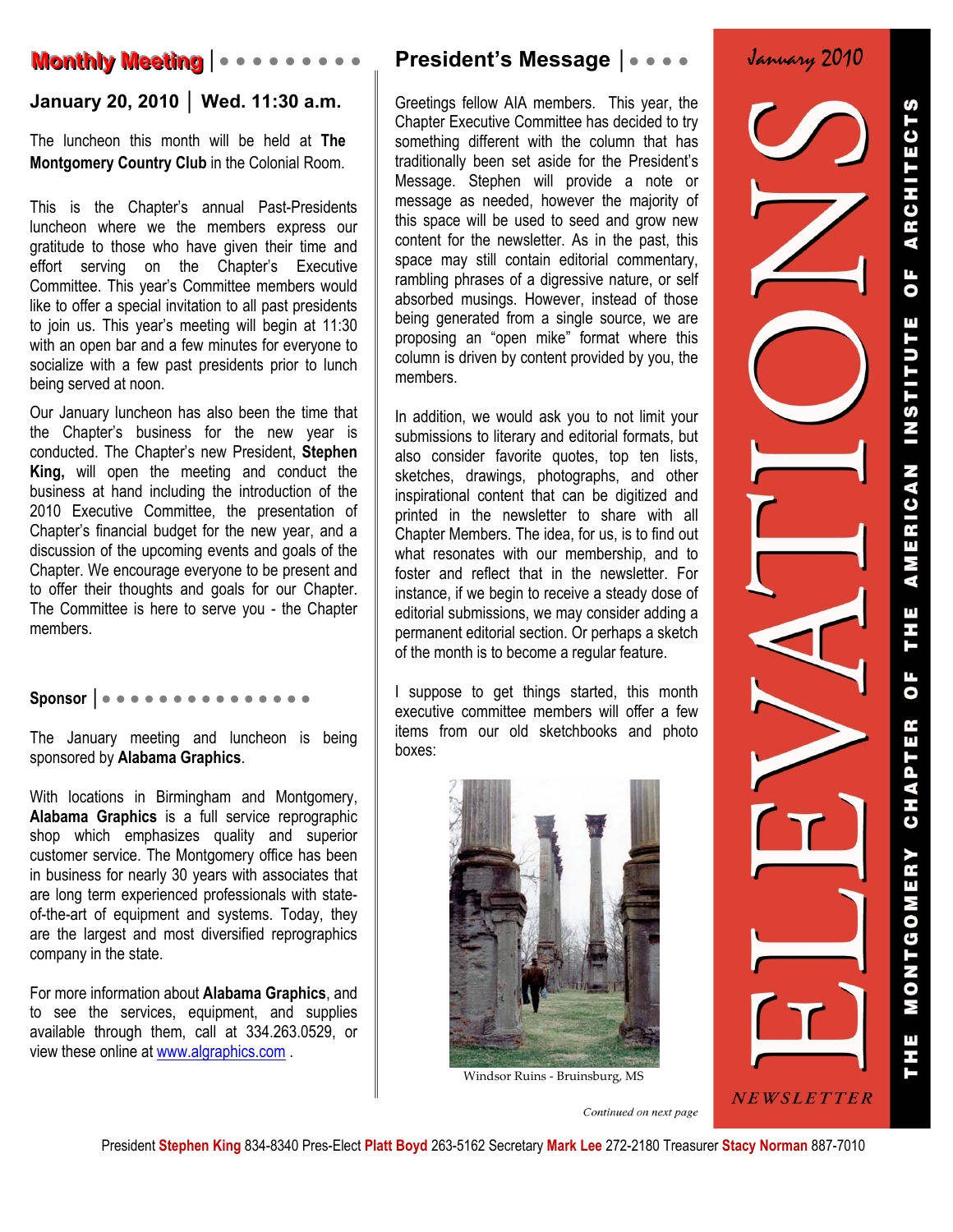

U.S. Capitol Building ‐ Washington D.C.

*…Well—and so our friend the sociologist met his friend the Shinto priest at a lawn party in the precincts of an extensive Japanese garden, where paths, leading down among the rocks, turned to reveal unforeseen landscapes, gravel lawns, craggy lakes, stone lanterns, trees curiously formed, and pagodas. And our friend the sociologist said to his friend the Shinto priest, "You know, I've now been to a number of these Shinto shrines and I've seen quite a few rites, and I've read about it, thought about it; but you know, I don't get the ideology. I don't get your theology."* 

*And that Japanese gentleman, polite, as though respecting the foreign scholar's profound question, paused a while as though in thought. Then he looked, smiling, at his friend. "We do not have ideology," he said. "We do not have theology. We dance."* 

*-Joseph Campbell* 



Erechthieon Column Figures ‐ History Seminar (in B‐6)



Villa Rotunda ‐ Vicenza, Italy

### **December Meeting Recap | • • •**

The December's meeting was the Second Annual **Design Awards Gala** at the Renaissance Hotel and Conference Center. From the projects submitted by our chapter members the following four projects were recognized for awards (see December 2009 newsletter for pictures of each winning project):

#### H O N O R A W A R D

Fred Shuttlesworth Dining Hall Alabama State University

Barganier Davis Sims Architects Associated in association with Wm. Barry Robinson, Architect

#### MERIT AWARD

Lusche Residence Peter Lusche and Kitty Boyer

Hinson + Dagg Architects

#### H O N O R A B L E M E N T I O N

Public Safety Building Addition & Renovation Alabama Building Renovation & Finance Authority

Seay, Seay & Litchfield, P.C.

#### M E M B E R ' S C H O I C E A W A R D

Wind Creek Spa and Cooking School Creek Indian Enterprises

Brown Chambless Architects

Congratulations to all award winners, and a special thanks to **Alagasco** for sponsoring the Second Annual Design Awards Gala. The Committee would also like to express their gratitude to all event attendees who made it a great success.

Today is not too early for members to begin considering projects for submittal in this upcoming year's Third Annual Design Awards. In doing so, you are not only gaining personal and firm commendation, but you are directly contributing to the growth of this event, and thereby elevating the recognition and appreciation of architecture and design in our community and region.